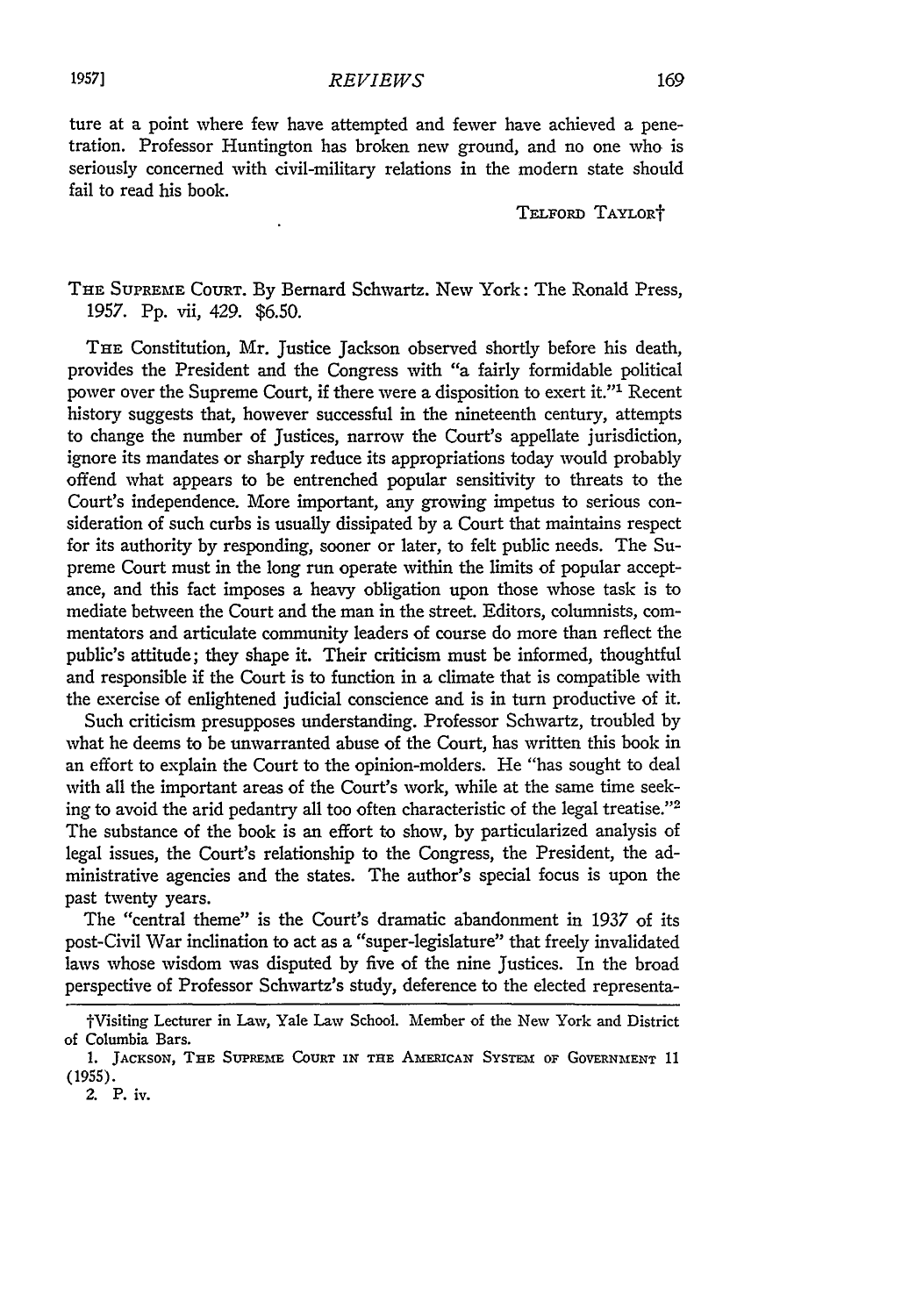tives of the people, which the author finds was manifested **by** the Marshall Court, is said again to have become recognized as the appropriate attitude for the judiciary in our democracy. With an almost touching respect for verbal formulae, he states repeatedly that the Court now "decides only, following the approach earlier urged by Justice Holmes, whether a rational legislator could have adopted the statute at issue."<sup>3</sup>

Enthusiastic in his endorsement of judicial deference to legislation regulating property interests, the author does not shrink from judicial deference to legislation that affects other personal rights. He properly rejects the contention that a statute said to restrict freedoms protected **by** the First Amendment is presumptively invalid. It does not follow, however, that speech and property are of the same constitutional magnitude. Although he quotes with apparent approval Mr. Justice Frankfurter's observation that speech comes to the Court "with a momentum for respect" lacking in property, $4$  the author's effort to refute the "preferred position" formulation gives the reader the misleading impression that the present Court does and should weigh the former no more heavily than the latter.

Yet Professor Schwartz believes that the post-'37 Court has in certain instances carried deference to an extreme and has thereby facilitated undue assertions of power by other organs of government. He is critical, for example, of decisions under the commerce power 5 and taxing power **6** that permit control by the national government of practically the entire spectrum of local activities. Here, he maintains, judicial self-restraint should have yielded to a concern for preserving state responsibility in our federal system. Similarly, he has grave doubts about the Court's refusal to invalidate the many congressional delegations of power that have failed to provide administrative agencies with precise standards for the exercise of such power.<sup>7</sup>

In those instances the Court passed upon the claim that the statute in question offended the constitutional scheme. The author is more outspoken in his criticism of occasions when, out of respect for the elected branches, both federal and state, the Court invoked doctrines or practices that effectively insulated their action from challenge. He charges that the post-'37 Court has too strictly construed the requirement that a litigant have "standing" to obtain review,<sup>8</sup> has been guilty of unwarranted ducking in characterizing as a non-justiciable "political question" the problem of apportionment of electoral strength among

6. See, e.g., United States v. Kahriger, 345 U.S. 22 (1953).

7. See, e.g., Fahey v. Mallonee, 332 U.S. 245 (1947); National Broadcasting Co. v. United States, 319 U.S. 190 (1943).

8. Doremus v. Board of Educ., 342 U.S. 429 (1952); United Pub. Workers v. Mitchell, 330 U.S. 75 (1947); Tennessee Power Co. v. TVA, 306 U.S. 118 (1939).

**<sup>3.</sup>** P. **27.**

<sup>4.</sup> Kovacs v. Cooper, 336 U.S. 77, 95 (1949).

<sup>5.</sup> The cases singled out for particular discussion are: United States v. South-Eastern Undervriters Ass'n, 322 U.S. 533 (1944); Wickard v. Filburn, 317 U.S. 111 (1942); United States v. Wrightwood Dairy Co., 315 U.S. 110 (1942); Oklahoma ex rel. Phillips v. Atkinson Co., 313 U.S. 508 (1941) ; United States v. Appalachian Elec. Power Co., 31.1 U.S. 377 (1940).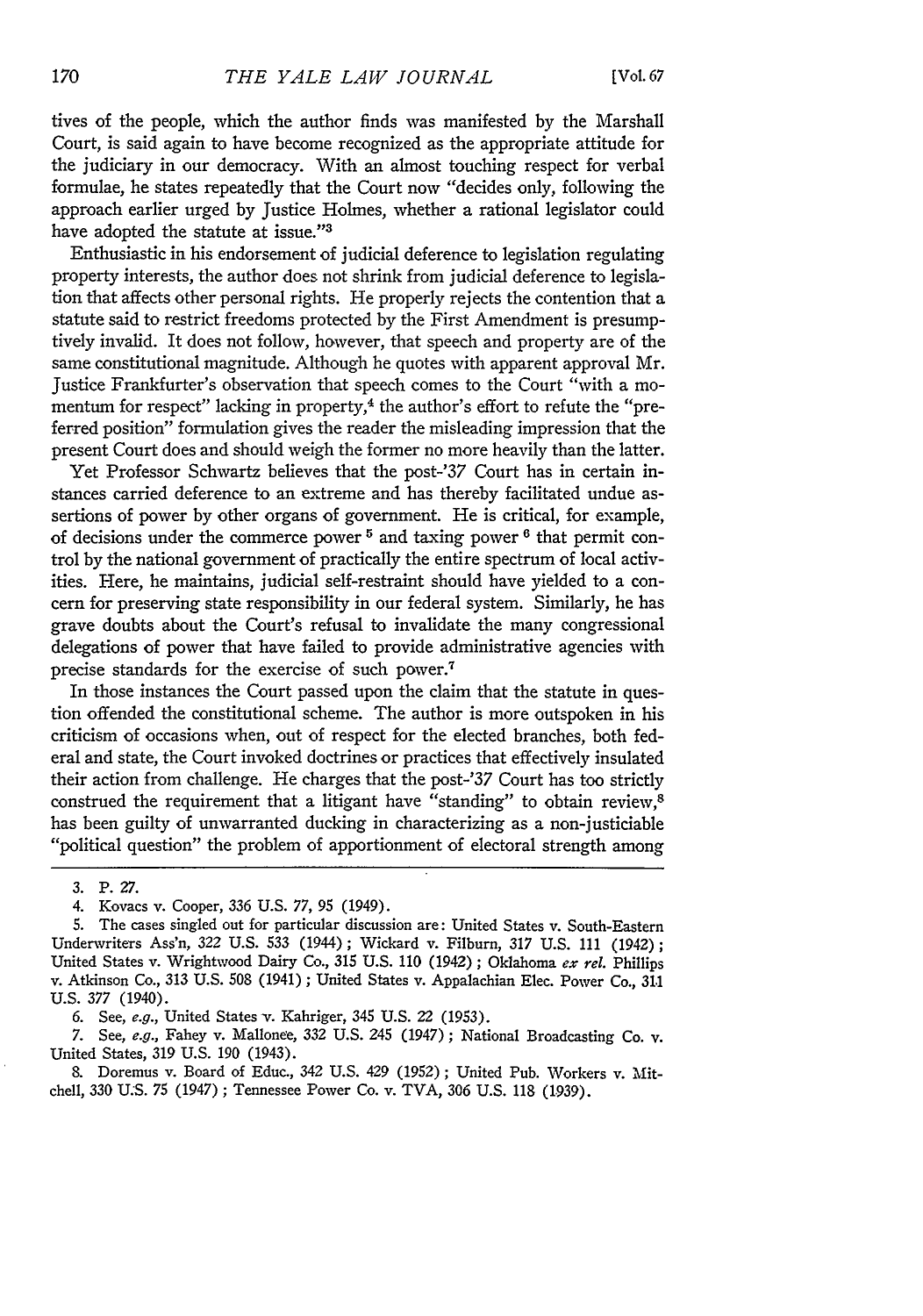a state's political subdivisions **9** and has made "niggardly use **...** of its power to grant review by certiorari.., to avoid decision on many of the most important constitutional problems presented to it." $10$ <sup>10</sup> Finally, his belief that the procedures followed by the federal government in loyalty-security investigations are violative of due process causes the author to find fault, by implication, with the Court's failure to reach the constitutional question in *Peters v. Hobby."*

Some of these judgments seem fundamentally at odds with the philosophy of judicial self-restraint and its underlying spirit of humility. When Congress, as part of its effort to cope with the grave national problem of wheat overproduction, found it necessary to regulate wheat consumed on the farm where grown, how could a Court that was not a "super-legislature" have held that such regulation was an exclusive preserve of the states? Is it so clear, as the author suggests, that federal power under the commerce clause must not extend to the control of non-navigable streams, when such a view would hinder congressional plans for badly needed regional flood control and hydroelectric power projects, projects that the states were either unable or unwilling to sponsor? In view of the rapidly changing nature of the communications field and the close political scrutiny to which administrative agencies are subjected, what would have qualified the Court to say that a rational legislator could not have made an imprecise delegation of power to the FCC? And can we be confident that judicial invalidation of state electoral systems would have proved an effective cure for disproportionate representation? A Court that embarks on such excursions is no longer "conscious of the fallibility of the human **judg**ment."<sup>12</sup>

A few of the author's criticisms would have merited fuller discussion. In dealing with the Court's refusal to review a number of constitutional questions each term, he might have indicated that certiorari may be denied in some instances because other problems in the case make it unlikely that the Court would reach the issue worthy of the grant. Even if such an issue is unavoidably present, the Court may reasonably believe that review should be postponed in certain cases until several lower tribunals have passed upon the question and the Court can have the benefit of their consideration. And there may be occasions when the writ is denied for reasons of "judicial statesmanship." It would be interesting to know the author's position on the Court's refusal to review, in the wake of the school desegregation litigation, the validity of a state's anti-

12. "It must be evident to anyone that the power to declare a legislative enactment void is one which the judge, conscious of the fallibility of the human judgment, will shrink from exercising in any case where he can conscientiously and with due regard to duty and official oath decline the responsibility." 1 COOLEY, CONSTITUTIONAL LIMITATIONS 332 (8th ed. 1927), as quoted by Mr. Justice Brandeis, concurring in Ashwander v. TVA, *297* U.S. 288, 345 (1936).

<sup>9.</sup> South v. Peters, 339 U.S. *276* (1950) ; Colegrove v. Green, 328 U.S. 549 (1946).

<sup>10.</sup> P. 151.

<sup>11. 349</sup> U.S. 331 (1955).